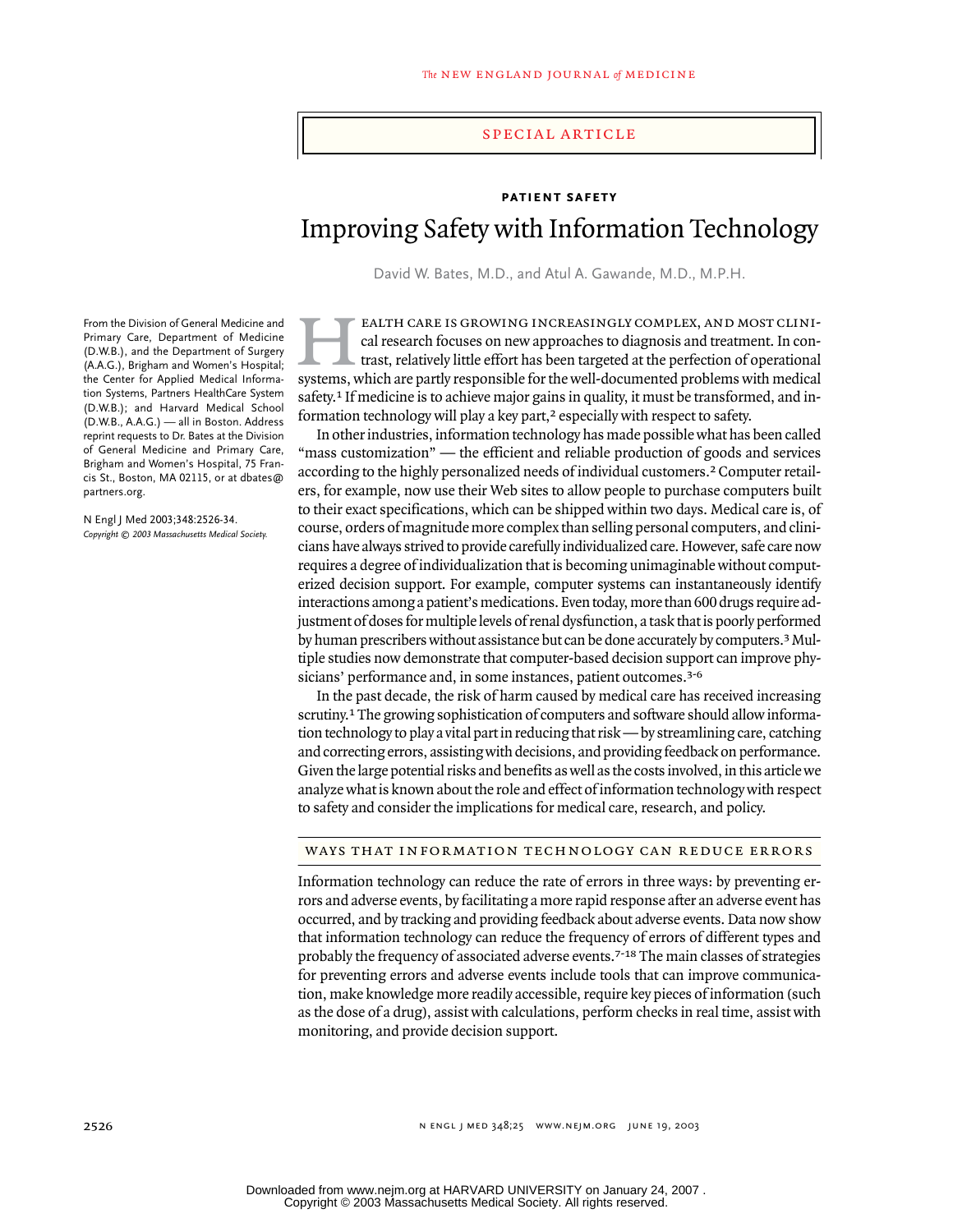## improving communication

Failures of communication, particularly those that result from inadequate "handoffs" between clinicians, remain among the most common factors contributing to the occurrence of adverse events.19-21 In one study, cross-coverage of medical inpatients was associated with an increase by a factor of 5.2 in the risk of an adverse event.<sup>22</sup> A new generation of technology — including computerized coverage systems for signing out, hand-held personal digital assistants (Fig. 1), and wireless access to electronic medical records — may improve the exchange of information, especially if links between various applications and a common clinical data base are in place, since many errors result from inadequate access to clinical data. In the study mentioned above, the implementation of a "coverage list" application, which standardized the information exchanged among clinicians, eliminated the excess risk resulting from cross-coverage.<sup>16</sup>

Also, many serious laboratory abnormalities for example, hypokalemia and a decreasing hematocrit — require urgent action but occur relatively infrequently, often when a clinician is not at hand, and such results can be buried amid less critical data. Information systems can identify and rapidly communicate these problems to clinicians automatically (Fig. 1), unlike traditional systems in which such results are communicated to a clerk for the unit.12-15 In one controlled trial, this approach reduced the time to the administration of appropriate treatment by 11 percent and reduced the duration of dangerous conditions in patients by 29 percent.<sup>23</sup>

## providing access to information

Another key to improving safety will be improving access to reference information. A wide range of textbooks, references on drugs, and tools for managing infectious disease, as well as access to the Medline data base, are already available for desktop and even hand-held computers (e.g., through http://www.epocrates.com and http://www. unboundmedicine.com). Ease and rapidity of use at the point of care were initially problematic but appear to be improving, and hand-held devices are now widely used, especially for drug-reference information.<sup>24</sup>

## requiring information and assisting with calculations

One of the main benefits of using computers for clinical tasks that is often overlooked is that it makes it possible to implement "forcing functions" — features that restrict the way in which tasks may be performed. For example, prescriptions written on a computer can be forced to be legible and complete. Similarly, applications can require constraints on clinicians' choices regarding the dose or route of



**Figure 1. Notification about a Critical Laboratory Result.**

This is an example of the combination of a hand-held device and a cellular telephone (Sprint) to allow rapid communication about an important abnormality (in this case, a potassium level of 2.5 mg per deciliter) and to offer the clinician the option to take one of several actions immediately.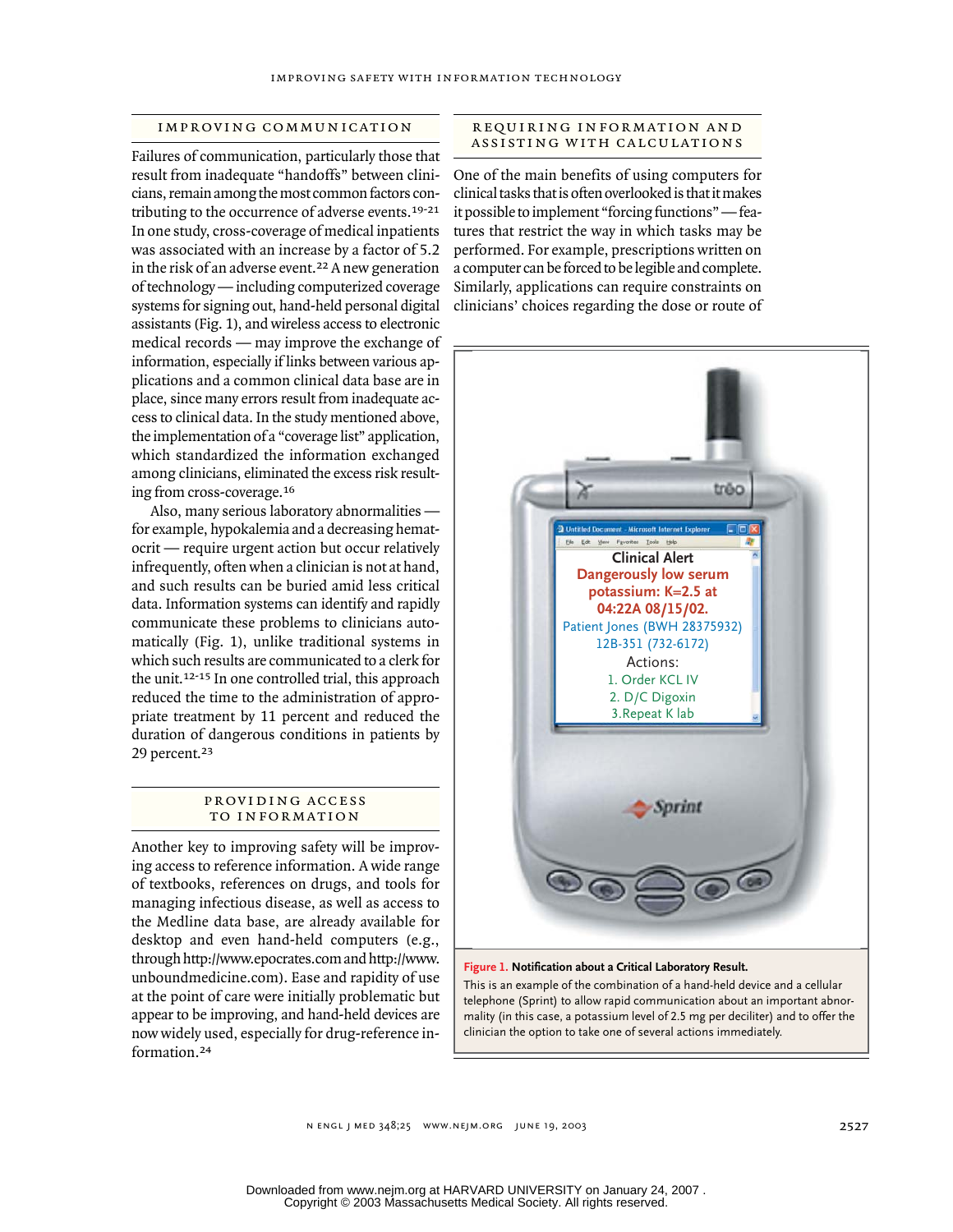

administration of a potentially dangerous medication. Thus, a dose that is 10 times as large as it should be will be ordered much less frequently if it is not one of the options on a menu (Fig. 2). Indeed, forcing functions have been found to be one of the primary ways in which computerized order entry by physicians reduces the rate of errors.26 The usefulness of forcing functions may also apply to other types of information technology. For example, barcoded patient-identification bracelets designed to prevent accidents, such as the performance in one patient of a procedure intended for another patient, function in this way.27 Similarly, many actions imply that another should be taken; these dependent actions have been termed "corollary orders" by Overhage et al.28 For example, prescribing bed rest for a patient would trigger the suggestion that the physician consider initiating prophylaxis against deep venous thrombosis. This approach — which essentially targets errors of omission — has resulted in a change in behavior in 46 percent of cases in the intervention group, as compared with 22 percent of cases in the control group, with regard to a broad range of actions.<sup>28</sup>

The use of computers can also reduce the frequency of errors of calculation, a common human failing.<sup>29</sup> Such tools can be used on demand for example, by a nurse in the calculation of an infusion rate.

#### monitoring

Monitoring is inherently boring and is not performed well by humans. Moreover, so many data are collected now that it can be hard to sift through them to detect problems. However, if the monitoring of information is computerized, applications can perform this task, looking for relations and trends and highlighting them, which can permit clinicians to intervene before an adverse outcome occurs. For example, "smart" monitors can look for and highlight signals that suggest the occurrence of decompensation in a patient — signals that a human observer would often fail to detect (Fig. 3).<sup>30</sup>

A related approach that appears to be beneficial on the basis of early data is technology-enabled remote monitoring of intensive care. In one study, remote monitoring in a 10-bed intensive care unit was associated with a reduction in mortality of 68 percent and 46 percent as compared with two different base-line periods, and the average length of stay in the intensive care unit and related costs each decreased by about a third.17 Such monitoring is especially attractive in the intensive care unit because there is a national shortage of intensivists.

## decision support

Information systems can assist in the flow of care in many important ways by making available such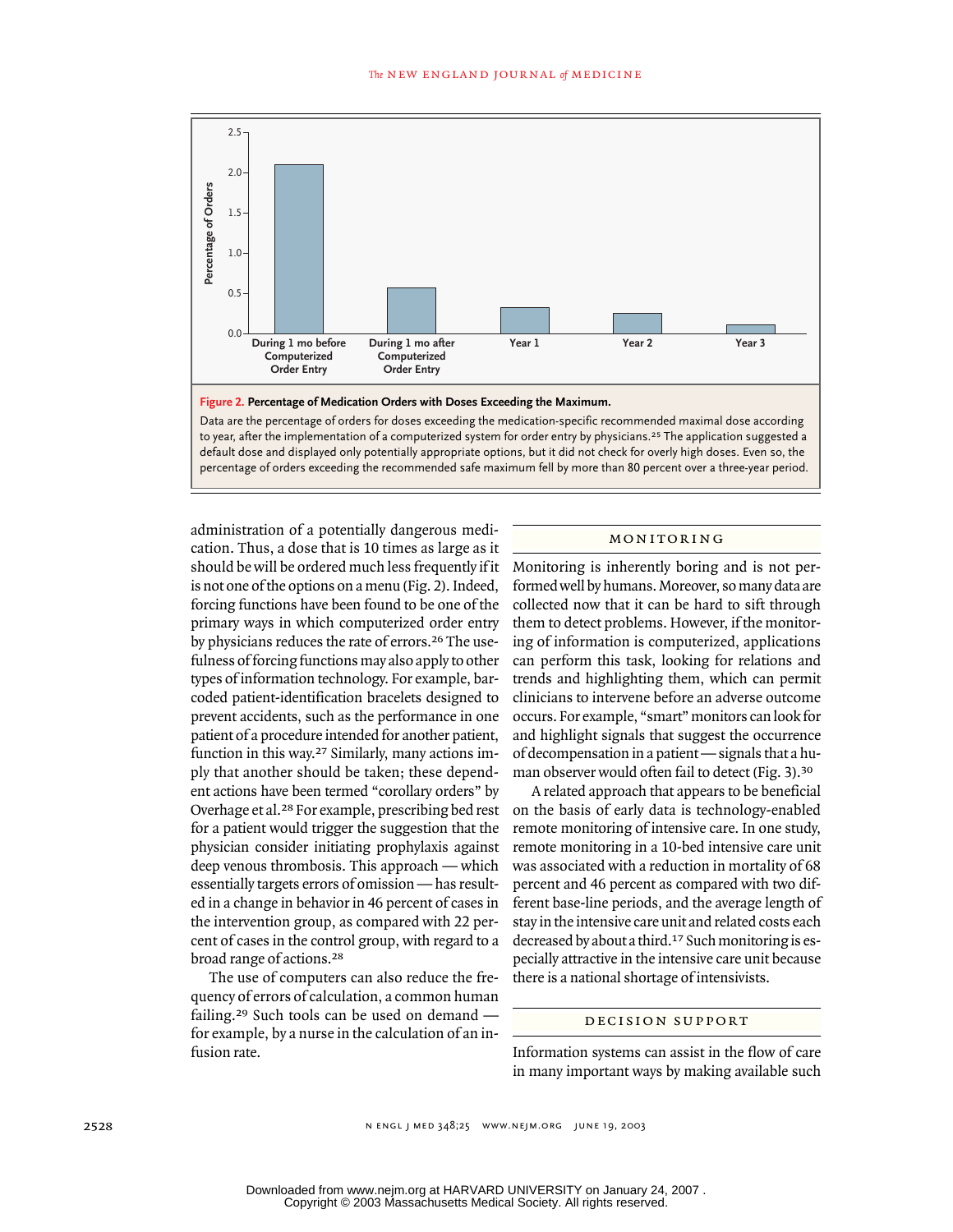| Exit              |                                                  | Reload<br>Patient   |                         | Help<br>Font               | $\cdot$<br>20 pt |                 |          |                 |                 |
|-------------------|--------------------------------------------------|---------------------|-------------------------|----------------------------|------------------|-----------------|----------|-----------------|-----------------|
|                   | $E$ SNG - GICU<br><b><sup>⊠</sup> SNG - VICU</b> |                     |                         | $E$ SHG - ICU<br>SHG - CCU |                  |                 |          | <b>VISICU</b>   |                 |
| <b>Alarm Time</b> |                                                  | <b>Site</b>         | <b>Bed</b>              | <b>Patient</b>             | <b>HR Limit</b>  | <b>HR</b> Trend | 02 Limit | <b>BP Limit</b> | <b>BP</b> Trend |
|                   | $17:41$ 08/14                                    | <b>SNG-VICU</b>     | 201                     | Patient 1                  |                  | H[101] 124      |          |                 |                 |
|                   | 17:38 $08/14$                                    | <b>SNG-GICU</b>     | 340                     | <b>Patient 2</b>           |                  |                 | [90] 87  |                 |                 |
|                   | 17:36 $08/14$                                    | <b>SHG-ICU</b>      | 5                       | Patient 3                  | H[130] 132       |                 |          |                 |                 |
|                   | 17:33 $08/14$                                    | <b>SHG-ICU</b>      | 6                       | Patient 4                  |                  | H[82] 101       |          |                 | $L[102]$ 77     |
|                   | 15:42 $08/14$                                    | SHG-ICU             | $\overline{\mathbf{4}}$ | Patient 5                  | (H[100] 104)     |                 |          |                 |                 |
|                   |                                                  | 14:20 08/14 SHG-ICU | 3                       | Patient 6                  |                  |                 |          | H[120] 126      |                 |
|                   |                                                  | 14:20 08/14 SHG-ICU | $\overline{\mathbf{2}}$ | <b>Patient 7</b>           |                  |                 |          | L[70] 65        |                 |
| Connected         |                                                  |                     |                         |                            |                  |                 |          |                 | Alarm Engine Ru |

This screen highlights physiological changes that are occurring (in this case, a rapid pulse and a trend toward increasing pulse and decreasing blood pressure [BP]); such monitoring can help clinicians to detect and respond to such changes before an adverse event occurs. The heart-rate (HR) limit alert is triggered when the heart rate crosses a high (H) or low (L) limit, which are determined according to the patient's active medical conditions. Patient 5 (thick arrow) has had surgery and is at risk for perioperative coronary events. The limit value is given in brackets, followed by the patient's current value. The heart-rate or blood-pressure trend alert is triggered if the heart rate or blood pressure changes substantially over a period of several hours. Patient 4 (thin arrows) has an increasing heart rate and a decreasing blood pressure; on evaluation, this patient was found to have hypovolemia. The base-line value is given in brackets, followed by the current value. Screen courtesy of Michael Breslow, M.D., Visicu, Baltimore.

key information on patients as laboratory values, by calculating weight-based doses of medications, or by red-flagging patients for whom an order for imaging with intravenous contrast material may be inappropriate. A longer-term benefit will occur as more sophisticated tools — such as computerized algorithms and neural networks — become integrated with the provision of health care. Neural-network decision aids allow many factors to be considered simultaneously in order to predict a specific outcome. These tools have been developed in order to reduce diagnostic and treatment errors in numerous clinical settings, including the assessment of abdominal pain, chest pain, and psychiatric emergencies and the interpretation of radiologic images and tissue specimens.31 Controlled trials have demonstrated improvement in clinical accuracy with the use of such technical tools, including their

use in the diagnosis of myocardial infarction,32,33 the detection of breast cancer on screening mammograms,34 and the finding of cervical neoplasia on Papanicolaou smears.35 However, of these practices, only neural-network–assisted cervical screening has had substantial use, and little of that use has been in the United States.<sup>31,36</sup> Nonetheless, more widespread use of electronic medical records could lead to an expanded role for these applications and make it easier to integrate them into routine care.

## rapid response to and tracking of adverse events

Computerized tools can also be used with electronic medical records to identify, intervene early in, and track the frequency of adverse events — a major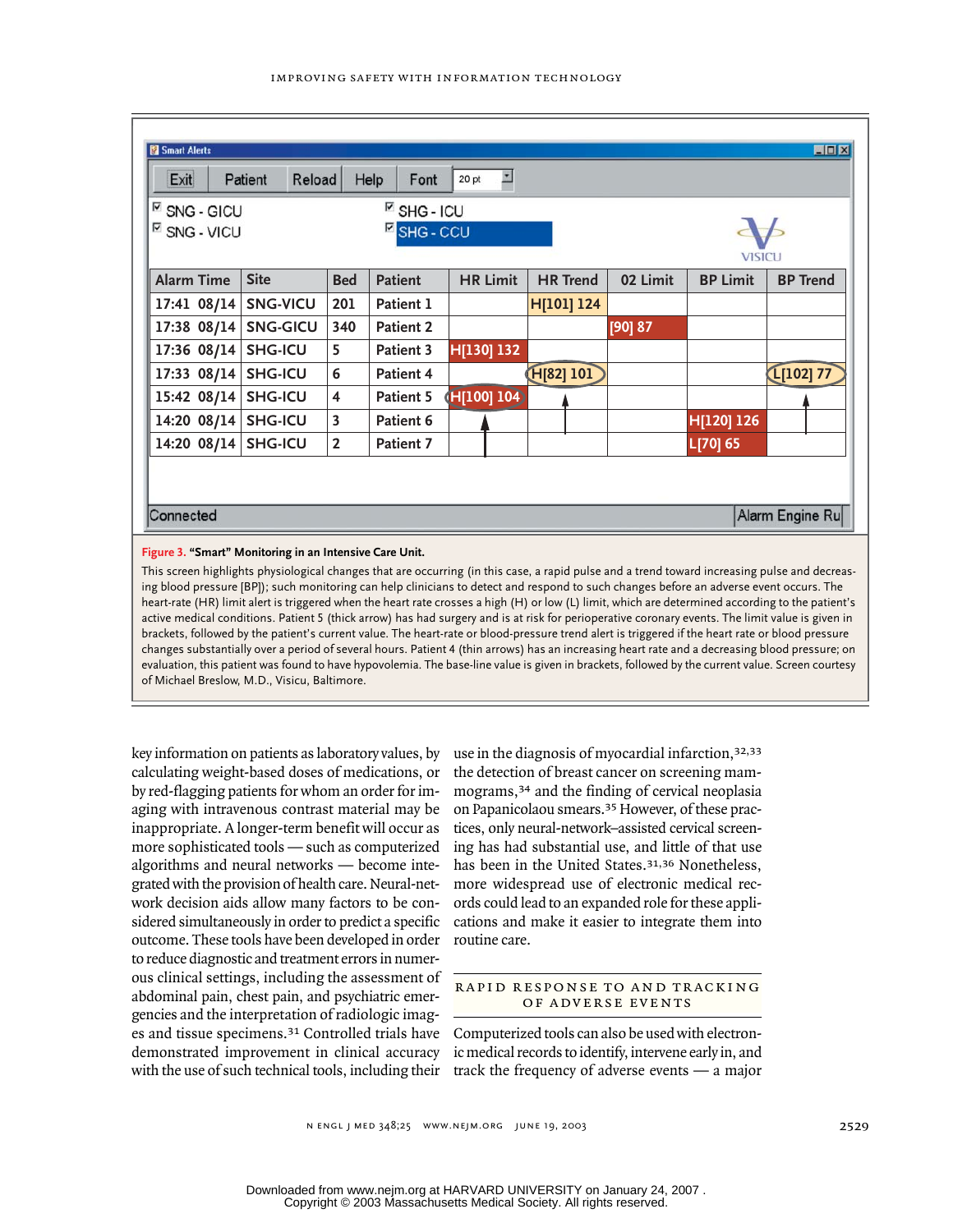gap in the current safety-related armamentarium — since, to improve processes, it is important to be able to measure outcomes.37 Classen et al. pioneered an approach for combing clinical data bases to detect signals that suggest the presence of an adverse drug event in hospitalized patients, such as the use of an antidote; this approach identified 81 times as many events as did spontaneous reporting, which is the standard technique used today.<sup>38</sup> Others have built applications that allow the detection of nosocomial infections in inpatients<sup>39</sup> and adverse drug events in outpatients.<sup>40</sup>

Such tools may be useful both for the improvement of care and for research. Together with Indiana University, we are conducting a controlled trial to evaluate computerized prescribing for outpatients. In the first year of this study, we built a computerized monitor for adverse drug events, which goes through the electronic medical record to detect signals (such as high serum drug levels) that suggest that an adverse drug event may have occurred (Table 1). This approach inexpensively identifies large numbers of adverse drug events that are not routinely detected. We are now using the rates of events to assess the effect of computerized prescribing, first with simple and then with more advanced decision support.

**Table 1. Results of Screening for Drug-Related Adverse Events with the Use of Electronic Medical Records for Outpatients.\***

| Variable                                         | <b>Brigham</b><br>and Women's<br>Hospital | Wishard<br>Memorial<br>Hospital |
|--------------------------------------------------|-------------------------------------------|---------------------------------|
| No. of patients                                  | 33,202                                    | 19,426                          |
| No. of visits                                    | 54.679                                    | 38.736                          |
| No. of signals                                   | 2,169                                     | 5.846                           |
| No. of signals per 1000 patients                 | 65.3                                      | 300.9                           |
| No. of drug-related adverse events               | 220                                       | 647                             |
| No. of drug-related adverse events/1000 patients | 6.6                                       | 33.3                            |
| No. of drug-related adverse events/100 signals   | 10.1                                      | 11.1                            |

\* Data represent the findings of an ongoing trial and come from four months of outpatient visits at clinics affiliated with two large institutions. Examples of signals are the use of an antidote or a high serum drug level. This table illustrates the power of using computerized information to identify very large numbers of safety-related problems that would not be routinely detected with paper systems. Although the rate of drug-related adverse events appears to be much higher at Wishard Memorial Hospital (Indianapolis) than at Brigham and Women's Hospital (Boston), there are differences between the populations of patients, and detection of drug-related adverse events appears to be better at Wishard Memorial, which has more extensive computerized information (data not shown).

Electronic tools designed to identify a broad array of adverse events in a variety of settings seem promising.41 Often, these signals may permit earlier intervention; for example, Raschke et al. found that 44 percent of the alerts generated by a tool that they built had not been identified by the team of clinicians.<sup>5</sup>

### medication safety and the prevention of errors

After anesthesia, medication safety has perhaps been the most closely studied domain in patient safety. Efforts to reduce the rate of medication errors have involved all the strategies discussed above. Nearly half of serious medication errors have been found to result from the fact that clinicians have insufficient information about the patient and the drug. Other common factors include a failure to provide sufficient specificity in an order, illegibility of handwritten orders, errors of calculation, and errors in transcription.7 In one controlled trial involving inpatients, the implementation of a computerized application for order entry by physicians — which improves communication, makes knowledge accessible, includes appropriate constraints on choices of drugs, routes, frequencies, and doses, helps with calculations, performs real-time checks, and assists with monitoring — resulted in a 55 percent reduction in serious medication-related errors.8 In a further study, which evaluated serial improvements to this application with the addition of higher levels of support for clinical decisions (e.g., more comprehensive checking for drug allergies and drug–drug interactions), there was an 83 percent reduction in the overall rate of medication errors.<sup>9</sup> The use of decision support for clinical decisions can also result in major reductions in the rate of complications associated with antibiotics, and can decrease costs and the rate of nosocomial infections.10 Other technological tools with substantial potential but less solid evidence of effectiveness include the bar coding of medications and the use of automated drug-delivery devices for both oral and intravenous medications.<sup>11</sup>

## summary of approaches to prevention

To date, studies have generally been conducted only in individual facilities and rarely in the outpatient setting; moreover, only a few types of technology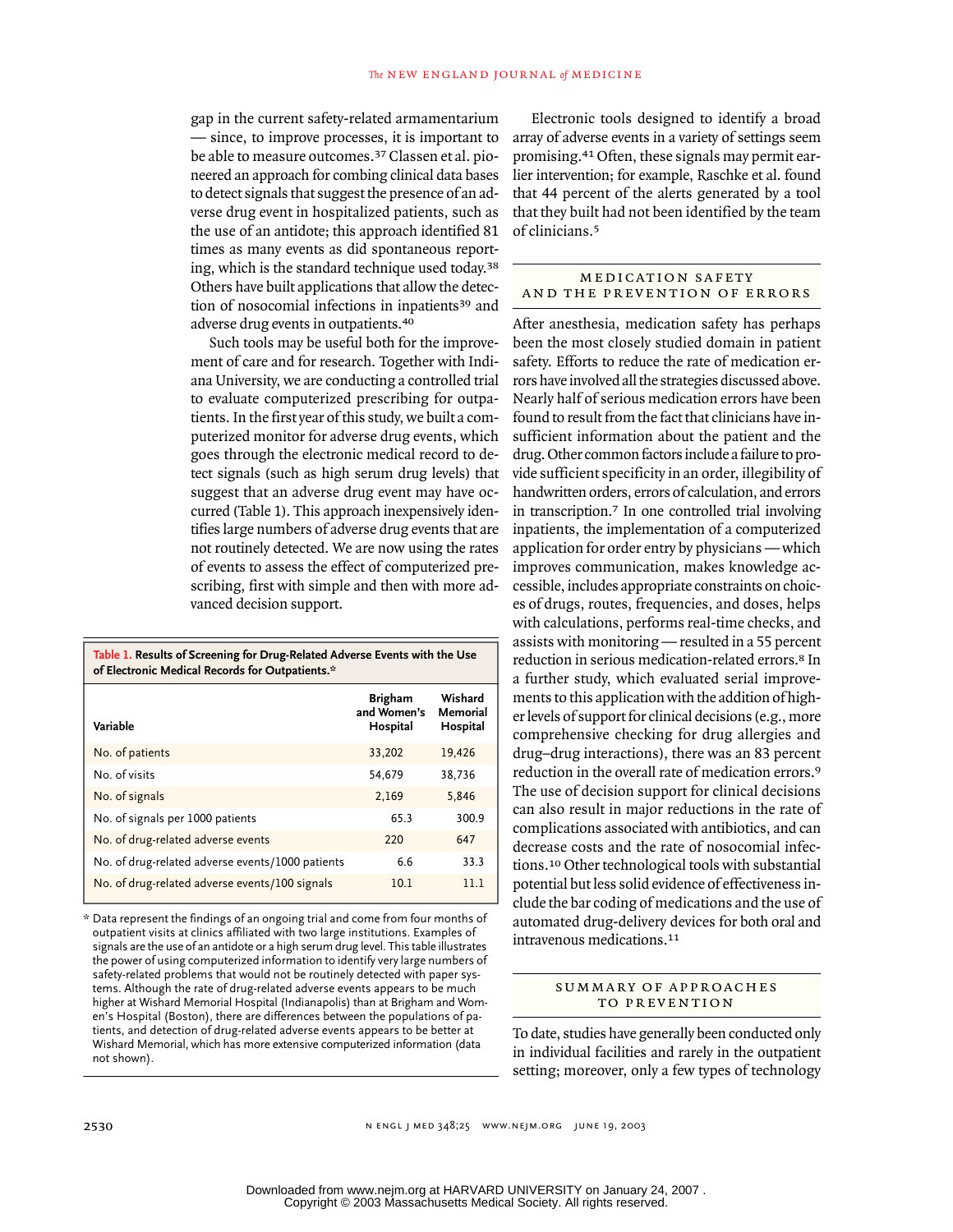have been well tested. However, the large benefits found in the improvement of fundamental aspects of patient care8,12,13,16-18 indicate that information technology can be an important tool for improving safety in many clinical settings.

Tools that can improve communication, make knowledge more accessible, require key information, and assist with calculations and clinical decision making are available today and should provide substantial benefit. More research is needed on such questions as how best to perform checks, how best to assist in monitoring, and especially, how to provide decision support most effectively in complex situations. In today's systems, many

important warnings are ignored,<sup>42</sup> and there are too many unimportant warnings. Approaches have been developed to highlight more serious warnings — for instance, by displaying a skull and crossbones — when a clinician tries to order a drug that has previously caused an anaphylactic reaction in the patient (Fig. 4). However, many efforts directed at complex targets such as the management of hypertension<sup>44</sup> or congestive heart failure<sup>45</sup> have failed. Overcoming these difficulties will require bringing cognitive engineers and techniques for assessing and accommodating human factors, such as usability testing, into the design of medical processes.

| Drug Warning(s) Found                                                                        | <b>Active Pt: PATIENT 1</b> |                       |                    |
|----------------------------------------------------------------------------------------------|-----------------------------|-----------------------|--------------------|
|                                                                                              | <b>DRUG WARNING(S)</b>      |                       |                    |
| <b>Current Order:</b><br>NAFCILLIN<br>IV                                                     |                             |                       |                    |
|                                                                                              |                             |                       |                    |
| Warning(s):                                                                                  |                             |                       |                    |
| <b>Status</b><br>New Order Allergy to: Penicillins Reaction: Anaphylaxis                     |                             | Order                 |                    |
|                                                                                              |                             |                       |                    |
|                                                                                              |                             |                       |                    |
|                                                                                              |                             |                       |                    |
| Message:                                                                                     |                             |                       |                    |
| Reaction: Anaphylaxis. The patient has a DEFINITE sensitivity to NAFCILLIN.                  |                             |                       |                    |
|                                                                                              |                             |                       |                    |
|                                                                                              |                             |                       |                    |
|                                                                                              |                             |                       |                    |
|                                                                                              |                             |                       |                    |
|                                                                                              |                             |                       |                    |
|                                                                                              |                             |                       |                    |
|                                                                                              |                             | Keep (override) order | Cancel (D/C) order |
| Use mouse or arrow keys to select an Order. Alt-K to Keep (override) order. Alt-C to cancel. |                             |                       |                    |

When warnings are displayed in current systems, even important messages are often overridden, most likely because too many unimportant warnings are displayed. Principles of design that take into account human factors suggest that it is important to make warnings that are more serious look different from those that are less serious,43 as in this case, in which the screen displays a skull and crossbones to warn that the patient has previously had anaphylaxis. Whether or not such a design would result in increased attention to important warnings has not been tested.

n engl j med 348;25 www.nejm.org june 19, 2003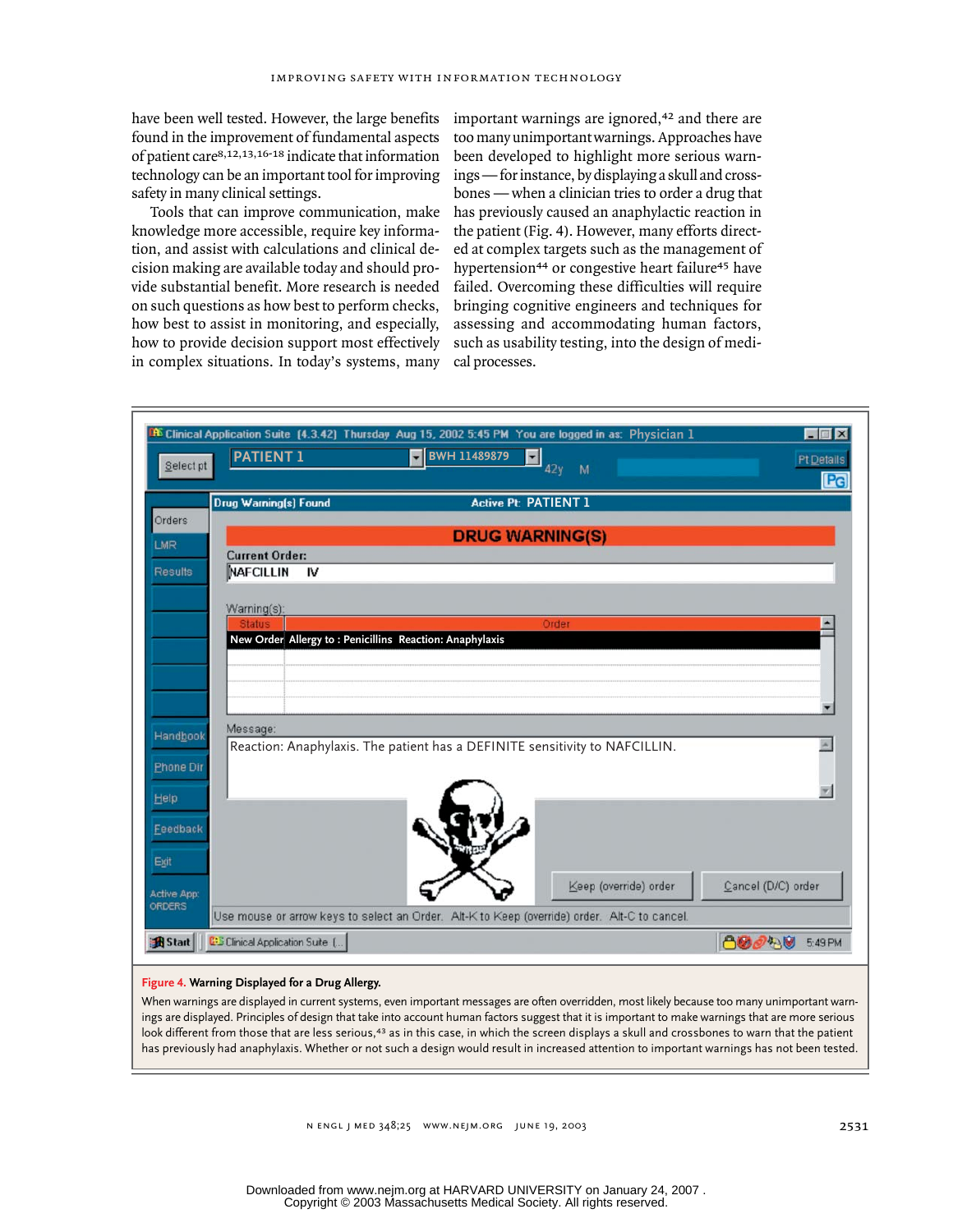## barriers and directions for improvement

Despite the substantial opportunities for improvement in patient safety, the development, testing, and adoption of information technology remain limited. Numerous barriers exist, although some approaches to overcoming them are at hand.

## **financial barriers**

The development of medical applications of information technology has largely been commercially funded, and reimbursement has rewarded excellent billing rather than outstanding clinical care. As a result, the focus has been more on products to improve the "back-office" functions related to clinical practice than on those that might improve clinical practice itself. Since they depend on new capital, research and development efforts for clinical tools have had relatively limited funding. When companies have produced useful technological tools, their spending on clinical testing has been negligible, particularly in comparison with what is spent on the testing of medical devices or drugs.46 Furthermore, even for proven applications, such as computerized order entry for physicians, vendors do not have ready-made products.<sup>47</sup> For clinicians and institutions seeking to adopt technological tools, the investment costs can be high,<sup>48</sup> and the quality of the decision support that comes along with these applications remains highly variable.<sup>49</sup>

Progress on this front is unlikely to occur without considerable investment — particularly public investment — in clinical information technology. Incentives could make an important difference. To increase capital investment, legislation has been introduced in the U.S. Senate to provide nearly \$1 billion over a period of 10 years to hospitals and Medicare-supported nursing homes that implement technology that improves medication safety.50 Of concern, however, are measures that mandate the adoption of such technology without providing the funding for doing so. California, for example, has passed a law requiring, as a condition of licensure, that all nonrural hospitals implement technology such as, but not limited to, computerized order entry for physicians by January 1, 2005.51 Neither an increase in reimbursement nor capital grants were provided to help hospitals to meet this requirement. A piece of national legislation in this area — the Patient Safety Improvement Act of 2003 (H.R. 877) — was passed by the House of Representatives on March 12, 2003. This bill would provide \$50 million

in grants over a two-year period to institutions that implement information technology intended to improve patient safety. Forms of technology that are named include electronic communication of patient data, computerized order entry by physicians, bar coding, and data support technology. Although this is a positive development, these incentives are sufficiently limited that their effect would most likely be small.<sup>52</sup>

## **lack of standards**

We lack a single standard in the United States today for representation of most types of key clinical data, including conditions, procedures, medications, and laboratory data.53 The result has been that most applications do not communicate well, even within organizations, and the costs of interfaces are high. Another highly charged issue is that standards for some important types of data are privately held. Privately held standards are standards that are in general use but are licensed by a company or organization. Examples of privately held standards are diagnosis codes that are licensed by the College of American Pathologists and procedure codes that are licensed by the American Medical Association.

However, there are both short-term and longer-term opportunities in this area. The National Committee on Vital and Health Statistics recently released a report54 endorsing national standards for electronic data for key domains. The adoption of the Consolidated Health Informatics standards by the federal government on March 21, 2003, represents a major step forward.55 This initial set includes standards for messaging, images, and clinical laboratory tests. Such standardization will encourage innovation and the adoption of applications with relatively little cost to the government. Although standards are not fully developed for every important type of information, the identification of this area as a major priority should make it possible to do the additional work required, especially if federal funding to support it is provided. An important, open question is whether any organization should be able to hold a national standard privately. We believe that one appropriate approach would be to require organizations to sell such classification systems for a fair price.

## **cultural barriers**

There is also a tendency for clinicians and policymakers to see information technology as relatively unimportant for either research efforts or incorpo-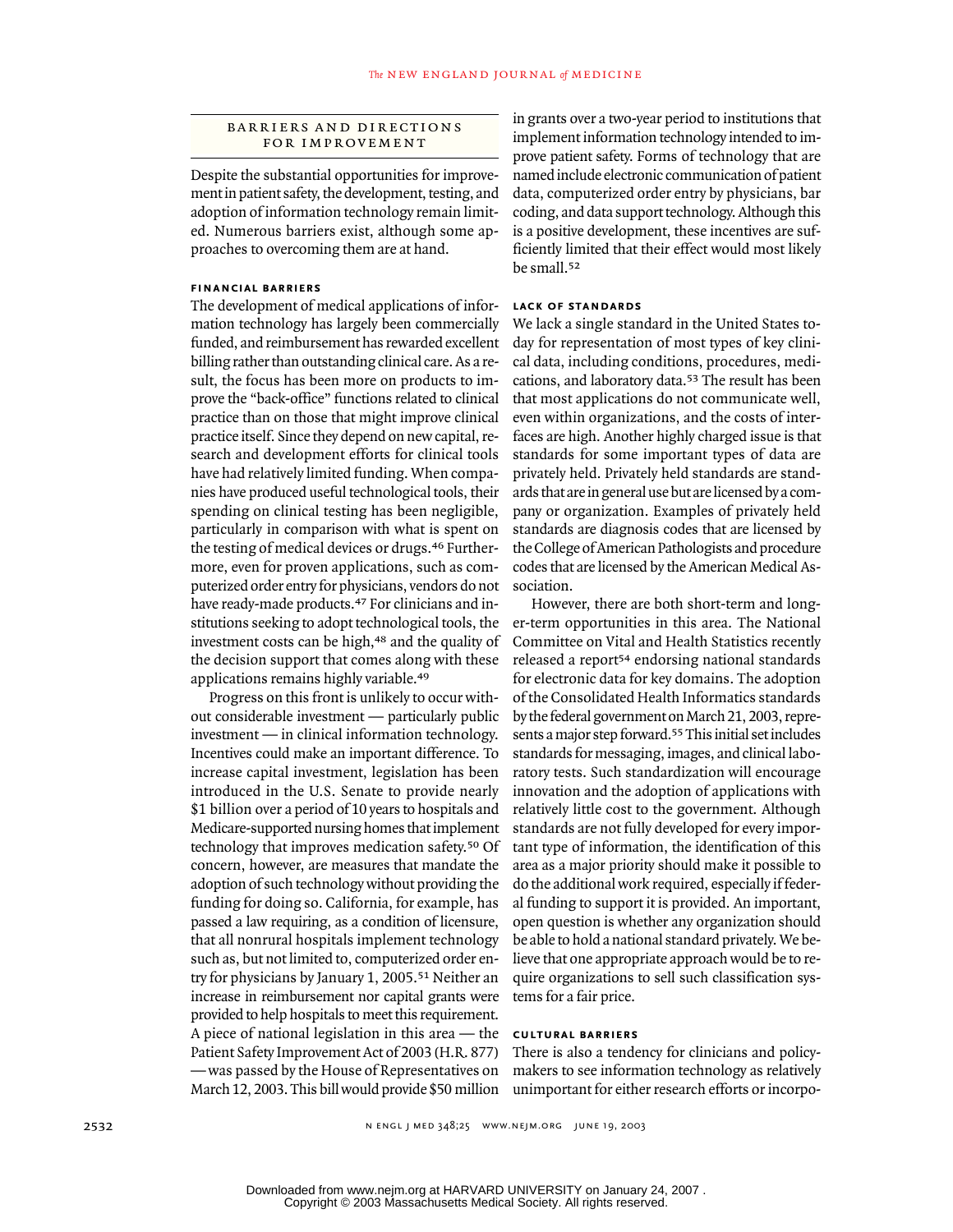ration into medical practice. Academic centers are more apt to seek and reward faculty members who pursue research on a drug or a device that might lead to a reduction of 0.5 percent in the rate of death from myocardial infarction than those who develop a decision-support system that could result in a far greater reduction. Furthermore, clinicians have been reluctant to adopt information technology even when it has been shown to be effective.

This reluctance appears to have a number of causes. It is still a new concept in medicine that computerized tools can have powerful benefits in practice. When errors occur, physicians are no less likely than the public to see the clinicians involved, rather than the system, as the central problem.2 In addition, many physicians are still uncomfortable with computers. Some are concerned about depending on them, particularly for clinical decision making. With regard to certain technological tools, such as e-mail between physicians and patients and electronic medical records, clinicians are also concerned about legal issues, including privacy.

Not only the government but clinicians too, in their practices and relationships with colleagues and health care facilities, must recognize that most preventable adverse events result from failures of systems, not individual failures. Investment in and adoption of new forms of information technology must be understood as being as vital to good patient care as the adoption of new technological tools for diagnosis and treatment.

## **current situation**

Overall, few of the types of information technology that may improve safety are widely implemented. For example, few hospitals have adopted computerized order entry for physicians. However, the Leapfrog Group — a coalition of some of the nation's largest employers, such as General Electric and General Motors — has identified it as one of

three changes that they believe would most improve safety,<sup>56</sup> and many hospitals are beginning on this path. Use of computer-assisted decision making in diagnosis and the planning of treatment remains rare. Furthermore, the quality of the clinical software applications that are currently being developed remains unclear. Especially given the absence of widely used standards, organizations have been reluctant to make large financial commitments, fearing that they will select a dead-end solution. Another pivotal issue is that information technology has been seen by many health care organizations as a commodity, like plumbing, rather than as a strategic resource that is vitally important to the delivery of care. Exceptions are institutions such as the health systems of the Department of Veterans Affairs and Kaiser, and reported data suggest these strategies have been successful.57-59

#### conclusions

The fundamental difficulty in modern medical care is execution. Providing reliable, efficient, individualized care requires a degree of mastery of data and coordination that will be achievable only with the increased use of information technology. Information technology can substantially improve the safety of medical care by structuring actions, catching errors, and bringing evidence-based, patient-centered decision support to the point of care to allow necessary customization. New approaches that improve customization and gather and sift through reams of data to identify key changes in status and then notify key persons should prove to be especially important.

Supported in part by a grant (PO1 HS11534) from the Agency for Healthcare Research and Quality (to Dr. Bates).

Dr. Bates reports having served as a paid lecturer for Eclipsys and as a consultant for MedManagement and Alaris.

We are indebted to Amar Desai for comments on previous versions of this manuscript and to Anne Kittler for assistance with the preparation of the manuscript.

#### **references**

**1.** Kohn LT, Corrigan JM, Donaldson MS, eds. To err is human: building a safer health system. Washington, D.C.: National Academy Press, 2000.

**2.** Institute of Medicine. Crossing the quality chasm: a new health system for the 21st century. Washington, D.C.: National Academy Press, 2001.

**3.** Chertow GM, Lee J, Kuperman GJ, et al. Guided medication dosing for inpatients with renal insufficiency. JAMA 2001;286:2839-44. **4.** Hunt DL, Haynes RB, Hanna SE, Smith K. Effects of computer-based clinical decision support systems on physician performance and patient outcomes: a systematic review. JAMA 1998;280:1339-46.

**5.** Raschke RA, Gollihare B, Wunderlich TA, et al. A computer alert system to prevent injury from adverse drug events: development and evaluation in a community teaching hospital. JAMA 1998;280:1317-20. [Erratum, JAMA 1999;281:420.]

**6.** Johnston ME, Langton KB, Haynes RB, Mathieu A. Effects of computer-based clinical decision support systems on clinician performance and patient outcome: a critical appraisal of research. Ann Intern Med 1994;120:135-42.

**7.** Leape LL, Bates DW, Cullen DJ, et al. Systems analysis of adverse drug events. JAMA 1995;274:35-43.

**8.** Bates DW, Leape LL, Cullen DJ, et al. Effect of computerized physician order entry and a team intervention on prevention of serious medication errors. JAMA 1998;280: 1311-6.

**9.** Bates DW, Miller EB, Cullen DJ, et al. Patient risk factors for adverse drug events in hospitalized patients. Arch Intern Med 1999;159:2553-60.

**10.** Evans RS, Pestotnik SL, Classen DC, et al. A computer-assisted management pro-

n engl j med 348;25 www.nejm.org june 19, 2003

2533